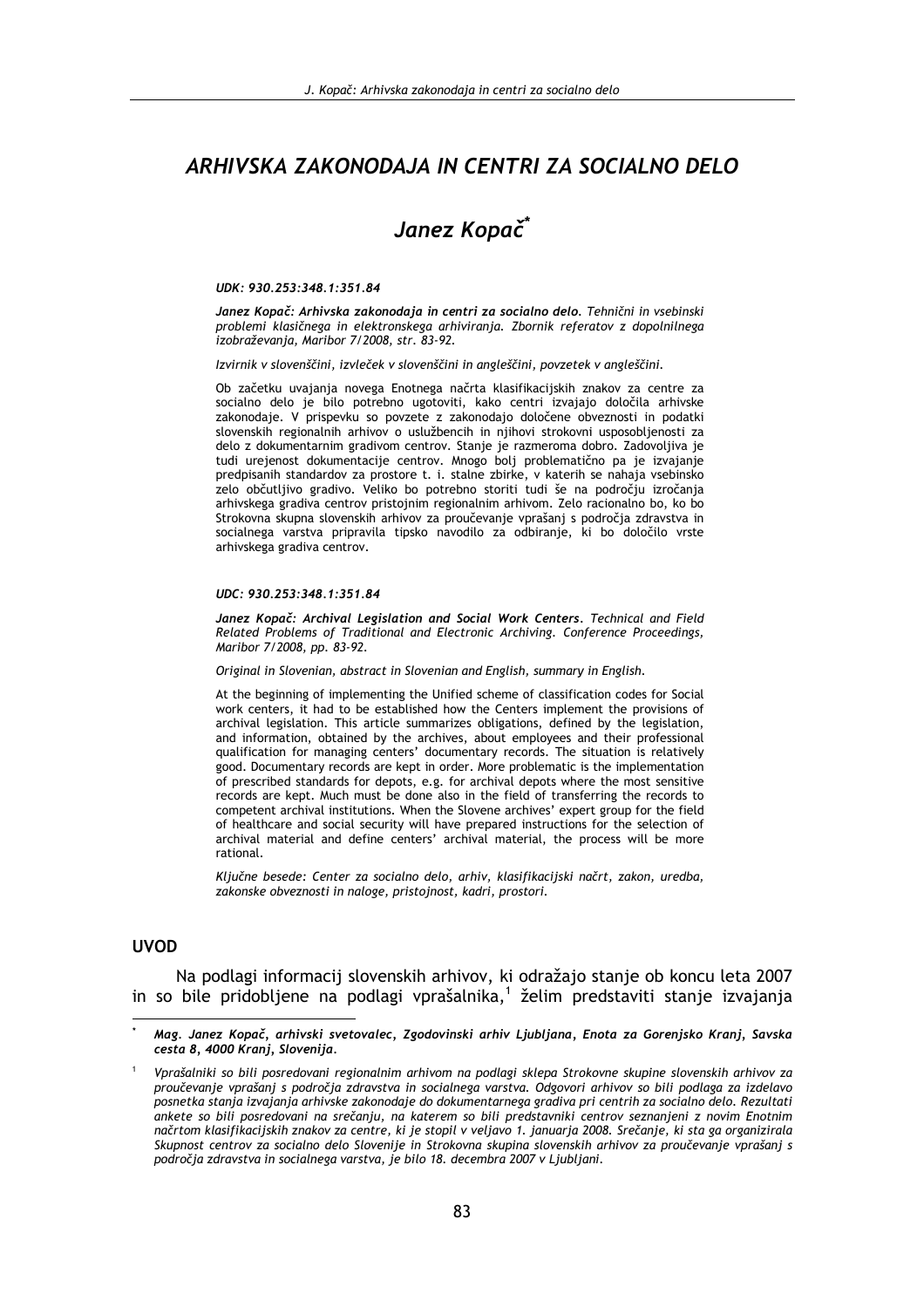arhivskih zakonskih obveznosti do dokumentarnega in arhivskega gradiva, tako na strani centrov za socialno delo kakor tudi regionalnih arhivov. Relacije med javnopravnimi osebami, torej tudi med centri za socialno delo ter regionalnimi arhivi (pri skupnosti centrov pa z Arhivom Republike Slovenije), so opredeljene v Zakonu o varstvu dokumentarnega in arhivskega gradiva ter arhivih, Uredbi o varstvu dokumentarnega in arhivskega gradiva, Pravilniku o strokovni usposobljenosti uslužbencev javnopravnih oseb ter delavcev ponudnikov storitev, ki delajo z dokumentarnim gradivom in v Uredbi o upravnem poslovanju.<sup>2</sup>

Temeljni medsebojni odnosi so postavljeni v dveh poglavjih spomladi 2006 sprejetega arhivskega zakona. Prvo ima naslov Arhivsko gradivo, s podpoglavjem Javno arhivsko gradivo, drugo pa Arhivska javna služba, s podpoglavjem Izvajalci arhivske javne službe. Za vse javnopravne osebe, tudi za centre za socialno delo, velja zakonsko določilo, da morajo skrbeti za ohranjanje, materialno varnost, celovitost in urejenost svojega dokumentarnega gradiva. Obvezno morajo svoje arhivsko gradivo, potem ko je bilo po obveznih pisnih navodilih pristojnega arhiva odbrano, po določenem roku (to je najkasneje 30 let po nastanku) izročiti pristojnim regionalnim arhivom, skupnost centov pa zanjo pristojnemu Arhivu Republike Slovenije. Da pa bi bilo izvajanje naštetih zahtev optimalno, mora vsaka javnopravna oseba zagotoviti ustrezne materialne, kadrovske in finančne pogoje določiti osebo, odgovorno za izvajanje teh nalog ter določiti tudi svojega uslužbenca z najmanj srednješolsko izobrazbo, ki dela s tem dokumentarnim gradivom. Ta uslužbenec, ki ga v praksi najpogosteje imenujemo arhivar, mora pri pristojnem arhivu opraviti preizkus svoje strokovne usposobljenosti, če pa ta uslužbenec opravlja tudi tajniška dela sprejemanja, razvrščanja oziroma šifriranja in razporejanja pošte, pa mora opraviti še strokovni izpit iz upravnega poslovanja, ki ga zahteva 227. člen Uredbe o upravnem poslovanju.

Za zagotovitev urejenosti dokumentarnega in arhivskega gradiva so izredno pomembni klasifikacijski načrti, oziroma enotni načrti klasifikacijskih znakov, ki jih morajo po določilih Uredbe o upravnem poslovanju sprejeti resorna ministrstva in začnejo veljati, ko jih potrdi tudi Ministrstvo za javno upravo. V splošnem velja dejstvo, da je konec leta 1994, ko je stopila v veljavo uredba o pisarniškem poslovanju, pri vseh javnopravnih osebah nastala klasifikacijska praznina. Uredba je namreč s prvim odstavkom 69. člena odpravila do tedaj veljavni pravilnik o pisarniškem poslovanju (veljal je od 1. januarja 1989 dalje).

Sestavni del odpravljenega pravilnika je bil tudi »klasifikacijski načrt za razvrščanje dokumentarnega gradiva v upravnih organih SR Slovenije«. Kljub temu, da je uredba v drugem odstavku citiranega člena določala, da morajo ministrstva in drugi upravni organi uskladiti svoje ravnanje z zapisi najkasneje v šestih mesecih po uveliavitvi uredbe, se je to pri občinah in upravnih enotah zgodilo šele po nekaj letih, pri ministrstvih in ostalih upravnih organih pa se ta proces dogaja še sedaj, po več kot desetih letih.<sup>3</sup>

Zakon o varstvu dokumentarnega in arhivskega gradiva ter arhivih. Ur. I. Republike Slovenije, št. 30-1229/2006 (v nadaljevanju Ur. l. RS); Uredba o varstvu dokumentarnega in arhivskega gradiva, Ur. l. RS, št. 86-3721/2006; Pravilnik o strokovni usposobljenosti uslužbencev javnopravnih oseb ter delavcev ponudnikov storitev, ki delajo z dokumentarnim gradivom, Ur. I. RS, št. 132-5521/2006; Uredba o upravnem poslovanju, Ur. I. RS, št. 20-690/2005

<sup>&</sup>lt;sup>3</sup> Pravilnik o pisarniškem poslovanju upravnih organov, Ur. l. Socialistične Republike Slovenije, št. 44-2336/1988 (v nadaljevanju Ur. l SRS); Uredba o pisarniškem poslovanju in o dolžnostih upravnih organov do dokumentarnega gradiva, Ur. l. RS, št. 72-2596/1994; Janez Kopač: Klasifikacijski načrti s poudarkom na enotnih načrtih klasifikacijskih znakov, Tehnični in vsebinski problemi klasičnega in elektronskega arhiviranja, 6. zbornik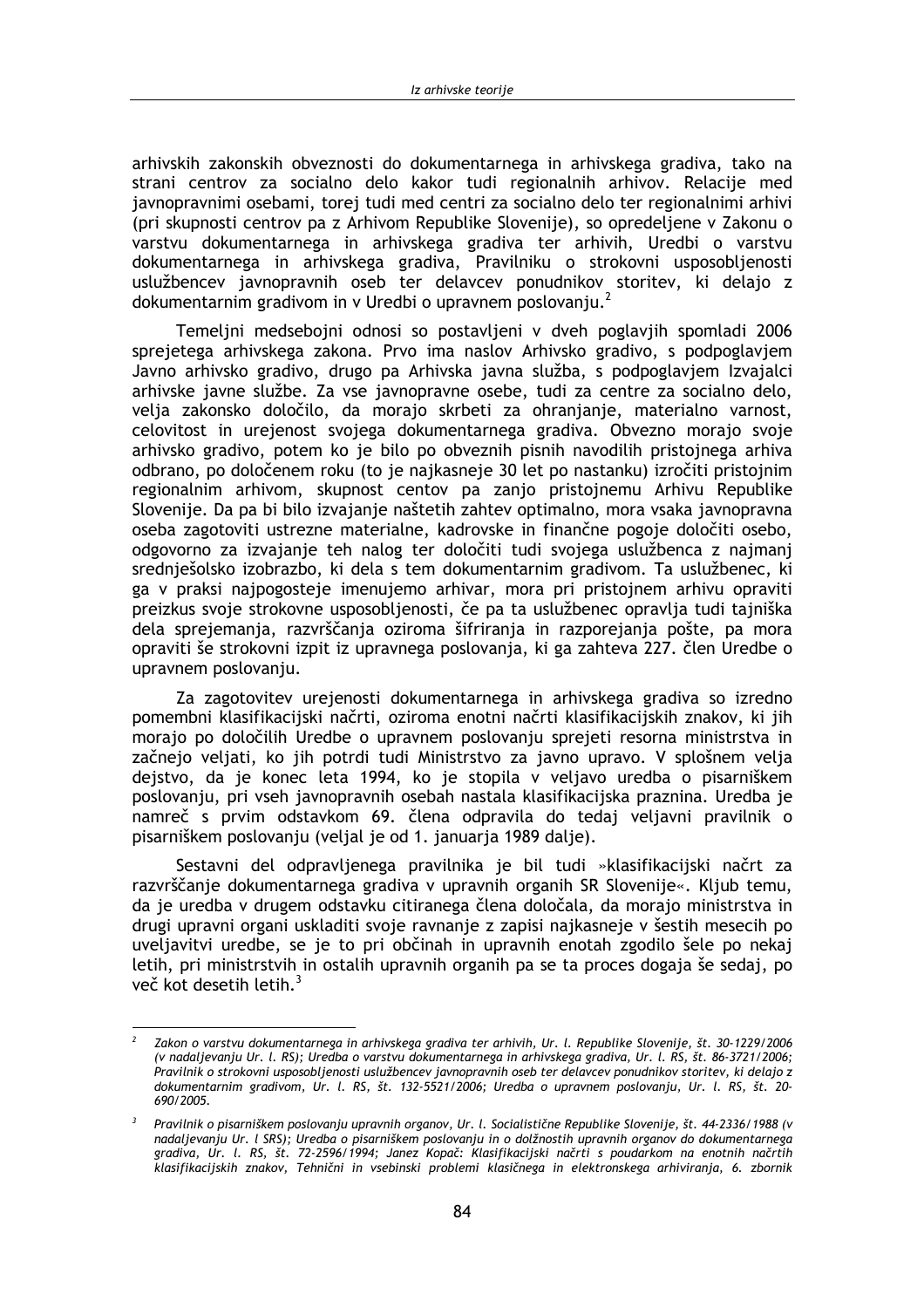Pri obveznostih, ki jih imajo pristojni arhivi do javnopravnih oseb, torej tudi do centrov za socialno delo, je potrebno opozoriti, da morajo izpeliati izobraževalne seminarje, ki so priprava za opravljanje preizkusov strokovne usposobljenosti za ravnanje z dokumentarnim gradivom. Preizkuse morajo izvajati pristojni arhivi. Po opravljenih preizkusih pa zakonodaja zahteva permanentno izobraževanje, ki ga organizirajo arhivi ali drugi izvajalci, kjer udeleženci pridobijo kreditne točke. Če jih v treh letih ne naberejo dovolj, je potrebno ponovno opravljanje preizkusov strokovne usposobljenosti pri pristojnih arhivih.<sup>4</sup>

Druga pomembna zakonska obveza arhivov do javnopravnih oseb je dolžnost direktorjev pristojnih arhivov, da imenujejo komisije z vsaj enim predstavnikom javnopravnih oseb. Njihova naloga je, da pripravijo oziroma izdelajo pisna strokovna navodila za t. i. odbiranje arhivskega iz dokumentarnega gradiva.

Tretja z zakonom določena obveznost arhivov pa je prevzem arhivskega gradiva javnopravnih oseb, ki je bilo odbrano po zgoraj omenjenih pisnih strokovnih navodilih.

#### PRISTOJNI ARHIVI IN CENTRI ZA SOCIALNO DELO

Na območiu Republike Slovenije deluje 64 centrov za socialno delo (CSD). Povezani so v Skupnosti centrov za socialno delo Slovenije. Zanje so pristojni naslednji regionalni arhivi:

- Zgodovinski arhiv Celje pokriva 14 CSD-jev: Brežice, Celje, Hrastnik, Krško, Laško, Mozirje, Sevnica, Slovenske Konjice, Šentjur, Šmarje pri Jelšah, Trbovlje, Velenje, Zagorje ob Savi in Žalec;
- Pokrajinski arhiv Koper pokriva 6 CSD-jev: Ilirska Bistrica, Izola, Koper, Piran oziroma Lucija, Postojna in Sežana;
- Zgodovinski arhiv Ljubljana pokriva 26 CSD-jev. V okviru delovnih enot, v katere je organiziran arhiv, delujejo naslednji CSD-ji:
- Enota za Ljubljano pokriva 5 CSD-jev: Ljubljana Bežigrad, Ljubljana Center, Liubliana Moste Polie, Liubliana Šiška in Liubliana Vič Rudnik;
- Enota za obljubljansko območje pokriva 10 CSD-jev: Cerknica, Domžale, Grosuplje, Kamnik, Kočevje, Litija, Logatec, Medvode, Ribnica in Vrhnika;
- Enota za Dolenisko in Belo Kraiino Novo mesto pokriva 4 CSD-je: Črnomeli, Metlika, Novo mesto in Trebnje;
- Enota za Gorenjsko Kranj pokriva 5 CSD-jev: Jesenice, Kranj, Lesce, Radovljica in Tržič:
- Enota Škofia Loka pokriva 1 CSD: Škofia Loka:
- Enota Idrija pokriva 1 CSD: Idrija;  $\blacktriangle$
- Pokrajinski arhiv Maribor pokriva 13 CSD-jev: Maribor, Murska Sobota, Dravograd, Gornja Radgona, Lenart v Slovenskih Goricah, Lendava, Ljutomer,

referatov dopolnilnega izobraževanja s področja arhivistike, dokumentalistike in informatike v Radencih od 28. marca do 30. marca 2007, Maribor 2007, str. 96-107.

<sup>4</sup> Pravilnik o strokovni usposobljenosti uslužbencev javnopravnih oseb ter ponudnikov storitev, ki delajo z dokumentarnim gradivom, Ur. I. RS, št. 132-5521/2006, 12. člen; Pravilnik o spremembah in dopolnitvah Pravilnika o strokovni usposobljenosti uslužbencev javnopravnih oseb ter delavcev ponudnikov storitev, ki delajo z dokumentarnim gradivom, predpis v pripravi, objavljen na www.gov.si/ars), 3. člen.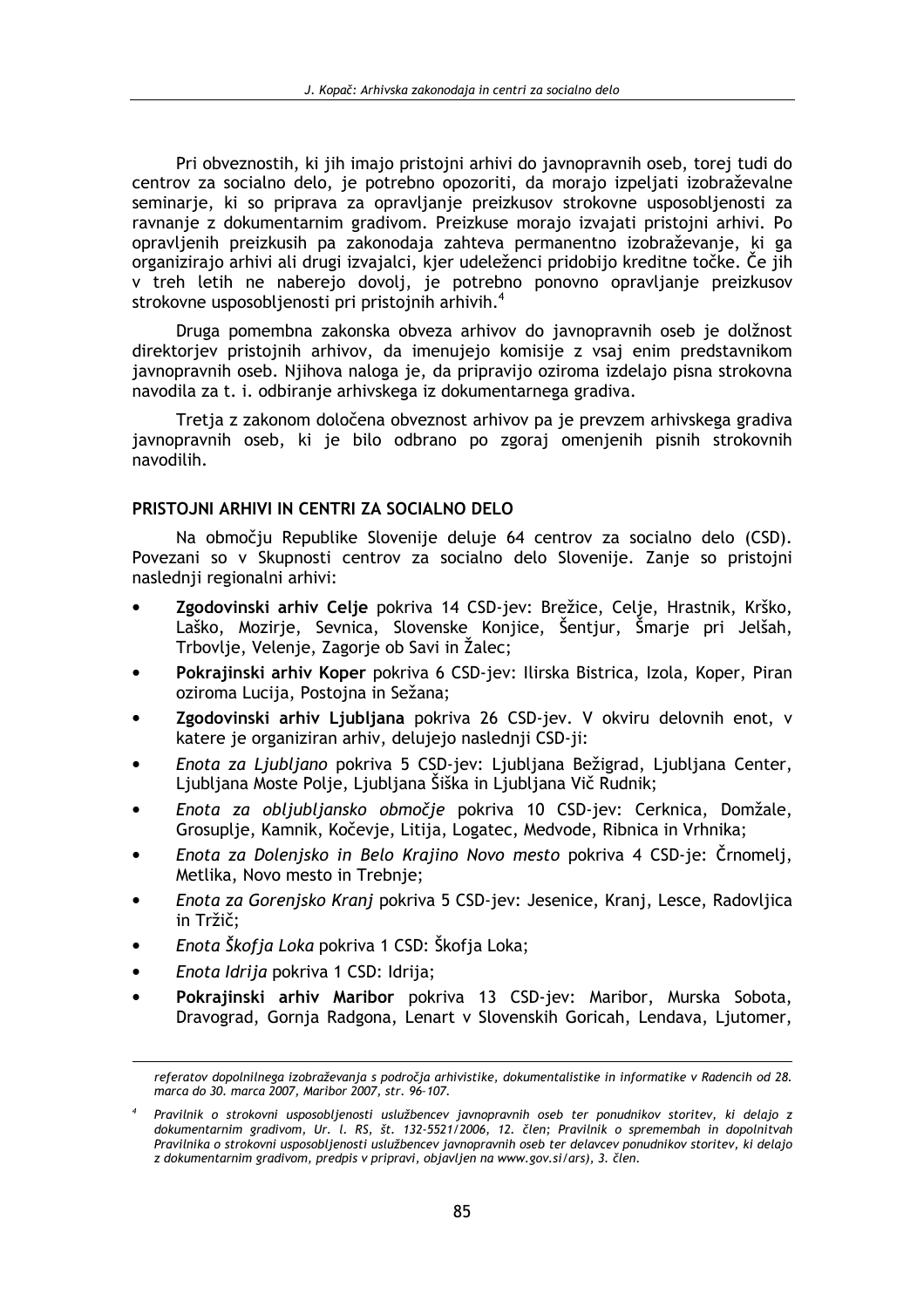Pesnica, Radlie ob Dravi, Ravne na Koroškem, Ruše, Sloveni Gradec in Slovenska Bistrica:

- Pokrajinski arhiv v Novi Gorici pokriva 3 CSD-je: Ajdovščina, Nova Gorica in  $\bullet$ Tolmin:
- Zgodovinski arhiv Ptuj pokriva 2 CSD-ja: Ormož in Ptuj;
- Arhiv Republike Slovenije je pristojen za Skupnost centrov za socialno delo Slovenije.

Preverjanje izvajanja arhivske zakonodaje do dokumentarnega gradiva pristojni arhivi opravljajo z obiski pri javnopravnih osebah. Kot kažejo odgovori arhivov na vprašalnik, so bili obiski arhivov do konca leta 2007 pri centrih za socialno delo različno intenzivni. Zelo dobro so potekali pri centrih, za katere je pristojen Zgodovinski arhiv Celje, koprsko področje je bilo z arhivskimi obiski pokrito tretjinsko, saj s 4 od 6 še niso navezali konkretnejših stikov. Razmeroma slaba je bila pokritost z obiski centrov na območju Zgodovinskega arhiva Ljubljana, saj je imel med 26 centri stike navezane samo s šestimi. Pokrajinski arhiv Maribor je preveril stanje dokumentarnega gradiva in izvajanje arhivske zakonodaje pri večini centrov z njihovega območja, pri vseh centrih na svojih območij sta obiske opravila tudi Pokrajinski arhiv v Novi Gorici in Zgodovinski arhiv Ptuj.

Splošna ugotovitev je, da je bila pri vseh obiskanih centrih izražena velika pripravljenost za sodelovanja s pristojnimi arhivi. Zlasti je bila potreba po sodelovanju izražena pri uslužbencih oziroma uslužbenkah centrov, ki delajo z dokumentarnim gradivom, saj se prav oni oziroma one najpogosteje srečujejo s to problematiko. Res pa je, da je skrb za dokumentacijo le ena od njihovih nalog, ki jo zaradi preobremenjenosti ponekod opravljajo tudi popoldne, izven delovnega časa. Pogosto je bila izražena želja, da bi pristojni arhivi izobraževalne seminarje organizirali tudi za predstojnike centrov, na katerih pa bi morali poudarjati zlasti naloge vodstev, ki morajo zagotoviti normalne pogoje za zadovoljivo izvajanje z arhivskimi predpisi določenih obveznosti. Glede arhivskih obveznosti do javnopravnih oseb pa zlasti kadrovsko šibkeje zasedeni arhivi poudarjajo svojo delovno preobremenienost in zato nekoliko manišo angažiranost na terenu.

#### **KADROVSKE OBVEZNOSTI**

Pri kadrovskih obveznostih centrov do dokumentarnega gradiva je najprej potrebno poudariti včasih premalo znano dejstvo, da arhivska zakonodaja zahteva, da morajo pri vseh javnopravnih osebah, torej tudi pri centrih za socialno delo, objektivno odgovornost za pravilno ravnanje z lastno dokumentacijo nositi predstojniki. Ti morajo zagotoviti pogoje za normalno delo z dokumentacijo, vse od njenega nastanka, zlasti pa še v t. i. stalni zbirki, ki jo pogosto imenujemo tudi stalni arhiv centrov. Primerni pogoji hrambe dokumentacije centrov za socialno delo so zlasti nujni tudi zato, ker je vsebina dokumentacije zelo osebnostno občutljiva, hramba v neprimernih pogojih pa naravnost kliče nesrečo, ki se imenuje zloraba osebnih podatkov in posledično srečanje predstojnikov s kriminalisti, tožilci in sodniki.

Skoraj v vseh centrih za socialno delo je opaziti, da se zavedajo pomena pravilnega ravnanja z dokumentarnim in arhivskim gradivom. Po podatkih, pridoblienih od regionalnih arhivov, je ob koncu leta 2007 večina centrov imela določene uslužbence oziroma uslužbenke, ki imajo na skrbi rokovanje z dokumentacijo centrov. Vsi so imeli predpisano najmanj srednješolsko stopnjo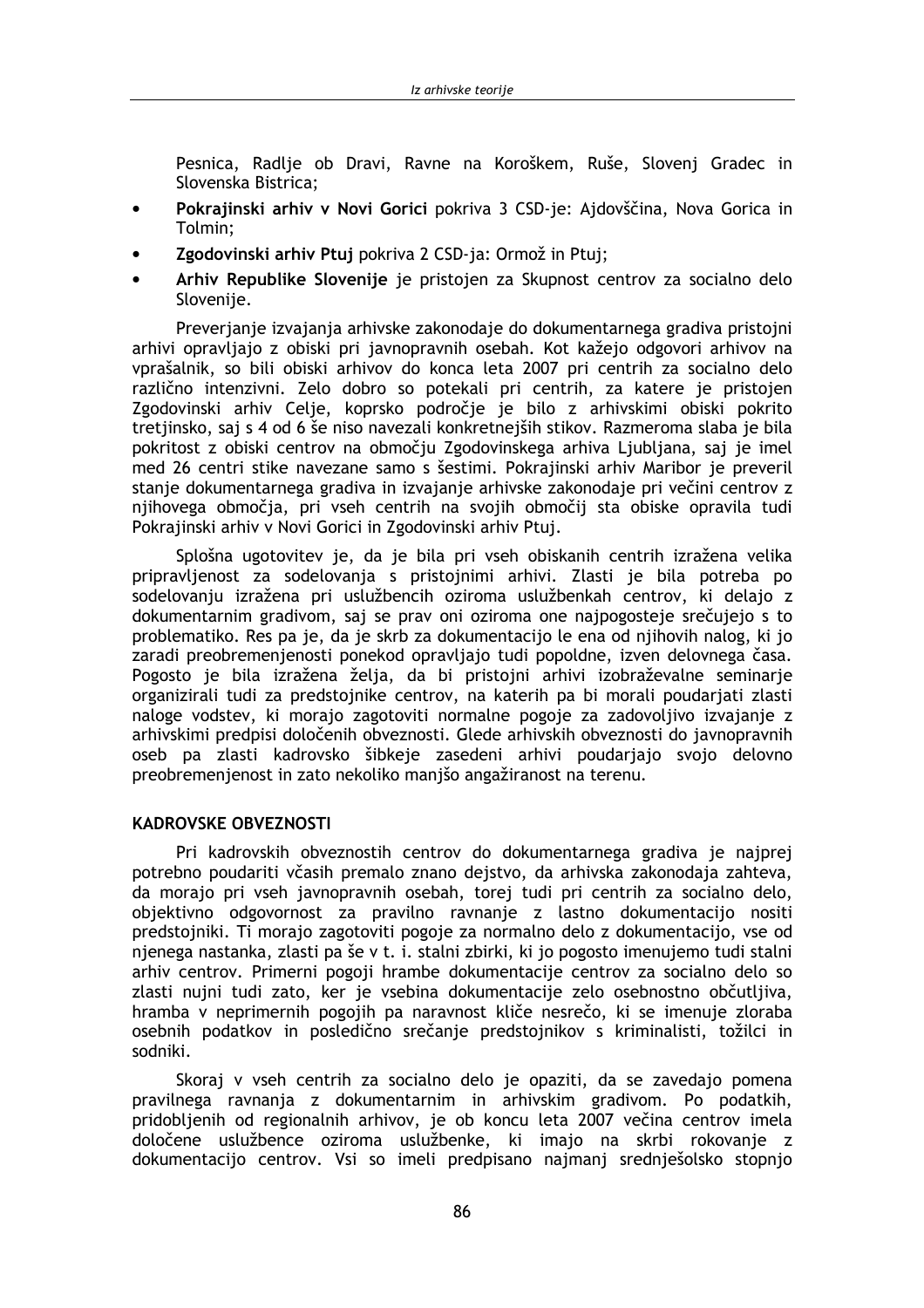izobrazbe. Večina med nijmi je obiskovala pripravljalne seminarje in opravila preizkus strokovne usposoblienosti pri pristojnih arhivih. Ponekod, kot npr. pri nekaterih centrih z območia Zgodovinskega arhiva Celie, sta seminar obiskovali kar po dve uslužbenki, v enem primeru kar trije uslužbenci istega centra.

Po centrih, ki jih pristojnostno pokrivajo posamezni slovenski regionalni arhivi, pa je bilo kadrovsko stanje konec leta 2007 naslednje:

- Zgodovinski arhiv Celje: Na območju celjskega arhiva je od 14 centrov izobraževalne seminarje, ki so potekali jeseni oziroma decembra 2007, obiskovalo kar 20 uslužbencev. Vsi uslužbenci, ki jim je naložena skrb za dokumentarno gradivo centrov, so že opravili preizkuse strokovne usposobljenosti.
- Pokrajinski arhiv Koper: V 5 od 6 centrov, ki spadajo v pristojnost koprskega arhiva, je seminar obiskovalo in preizkus strokovne usposobljenosti opravilo 5 uslužbencev. Uslužbenka enega centra pa je imela opravljen strokovni izpit iz upravnega poslovanja, ki ga za uslužbence, ki izvajajo naloge sprejemanja in razporejanja pošte, zahteva 227. člen Uredba o upravnem poslovanju.
- Zgodovinski arhiv Ljubljana: Z območja Zgodovinskega arhiva Ljubljana je izmed 26 centrov seminarje obiskovalo in opravilo preizkuse strokovne usposobljenosti 14 uslužbencev. Seminarje so obiskovali in preizkuse strokovne usposobljenosti so opravljali med leti 1985 in 2007. Vsaj za uslužbenko enega centra je znano, da je seminar in preizkus strokovne usposobljenosti opravila pri Arhivu Republike Slovenije.
- Pokrajinski arhiv Maribor: Po anketnih podatkih ima arhiv od 13 centrov s svojega območja udeležbo na seminarju registrirano le za uslužbenca enega centra, ki ima opravljen tudi preizkus strokovne usposobljenosti. Za 4 centre v arhivu o udeležbi na seminarjih in opravljenih preizkusih strokovne usposobljenosti nimajo podatkov, za ostalih 8 centrov pa velja, da se uslužbenci teh centrov seminarjev še niso udeležili in še niso opravili obveznih preizkusov strokovne usposobljenosti.
- Pokrajinski arhiv v Novi Gorici: Uslužbenci vseh treh centrov z območja novogoriškega arhiva so se že udeležili seminarjev in opravili preizkuse strokovne usposobljenosti, in sicer med leti 1987 in 2006.
- Zgodovinski arhiv Ptuj: Za območje ptujskega arhiva velja, da sta uslužbenca obeh centrov obiskovala izobraževalni seminar in imata tudi opravljena preizkusa strokovne usposobljenosti.

## OBVEZNOSTI S PODROČJA ZAGOTAVLJANJA MATERIALNIH POGOJEV

Zakon določa, da morajo javnopravne osebe, torej tudi centri za socialno delo, zagotoviti materialne pogoje za varstvo svojega dokumentarnega in arhivskega gradiva. To pomeni, da morajo priskrbeti primerne in varne prostore za svoje stalne zbirke dokumentarnega gradiva. Standardi, ki jih morajo izpolnjevati, so določeni v Uredbi o varstvu dokumentarnega in arhivskega gradiva v poglavju Materialno varstvo dokumentarnega in arhivskega gradiva. Kot kažejo informacije, ki jih imajo slovenski arhivi, je večina centrov imela oziroma ima velike probleme s prostori, ki so namenjeni njihovim stalnim zbirkam oziroma stalnim arhivom. Prostorska stiska se izraža v glavnem v obliki neprimernih in premajhnih prostorov, ki so običajno v starih stavbah. Le redki so primeri, da so prostori, v katerih se nahajajo stalne zbirke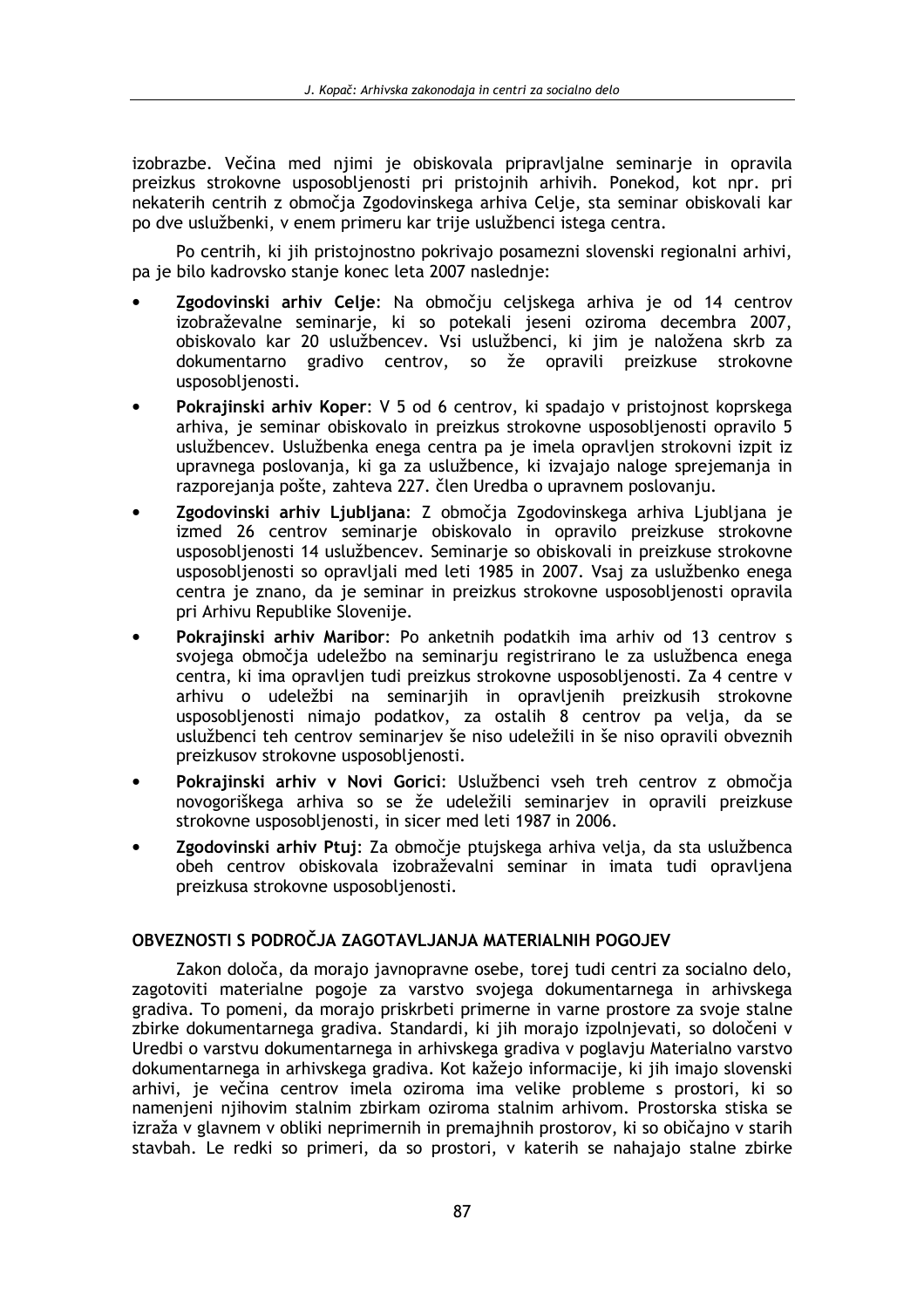centrov, primerni. Tudi v nekaterih primerih, ko so se centri preselili v nove ali prenovliene zgradbe, so prostorski problemi za stalne zbirke še veliki, kar pa gre pripisovati deistvu, da predstojnikom pri prenovah ali novogradniah potreba po primernih prostorih za stalne zbirke dokumentarnega gradiva ne pride na misel. Tudi zato, ker ta zahteva ni zapisana v nobenem zakonu, razen v zakonu o Varstvu dokumentarnega in arhivskega gradiva ter arhivih in njegovi izvedbeni uredbi.

Pri centrih, ki jih pristojnostno pokrivajo posamezni regionalni arhivi, je bilo oziroma je prostorsko stanje stalnih zbirk naslednje:

- Zgodovinski arhiv Celje: Na območju Zgodovinskega arhiva Celje ima od 14 centrov le en center primeren prostor za stalno zbirko. Ta namreč domuje v novih prostorih. Pri vseh ostalih je prostorska stiska velika, v glavnem pa prostori, namenjeni stalnim zbirkam, ne ustrezajo standardom materialnega varstva. Nekateri centri so za hrambo dela dokumentacije morali celo najeti sicer neprimerne rešitve na drugih lokacijah, ker v stavbah, v katerih centri poslujejo, ni dovolj prostora, včasih še za prepotrebne pisarne ne.
- Pokrajinski arhiv Koper: Tudi centri z območja Pokrajinskega arhiva Koper imajo največ težav zaradi neprimernih prostorov. Nekateri centri nimajo niti samostojnega prostora, ki bi bil namenjen stalni zbirki. Dokumentarno gradivo teh centrov je shranjeno ali po pisarnah ali na hodnikih, pa tudi v skupnih prostorih, ki so namenjeni še hrambi drugih predmetov, kar pomeni, da so taki prostori nekakšne ropotarnice in zato popolnoma neprimerni za stalno zbirko.
- Zgodovinski arhiv Ljubljana: Čeprav v okviru Zgodovinskega arhiva Ljubljana, ki pokriva kar 26 centrov, pregledi stanja stalnih zbirk dokumentarnega gradiva v glavnem še niso bili opravljeni, smemo z gotovostjo trditi, da imajo tudi ti centri na splošno neprimerne prostore za svoje stalne zbirke oziroma stalne arhive. Pregledi, ki so bili, pa so pokazali, da imata le 2 centra na Gorenjskem primerne prostore. Eden tudi zato, ker se je leta 2006 preselil v prenovljene prostore nekdanje vojašnice.
- Pokrajinski arhiv Maribor: Po podatkih arhiva ima večina centrov, ki so v njihovi pristojnosti, prostorske probleme za namestitev stalnih zbirk.
- Pokrajinski arhiv v Novi Gorici: Prostorsko stanje stalnih zbirk v centrih, za katere je pristojen Pokrajinski arhiv v Novi Gorici, je v dveh primerih zadovolijvo, v enem pa v redu.
- Zgodovinski arhiv Ptui: Tudi centra, ki spadata v pristojnost ptujskega arhiva, imata prostorske probleme, prav tako zaradi tega, ker je dokumentarno gradivo centrov shranjeno na različnih lokacijah.

Na splošno velja, da ima večina centrov za socialno delo za stalne zbirke dokumentarnega gradiva neprimerne prostore, kar je zaradi občutljive vsebine gradiva zelo zaskrbljujoče.

## NALOGE S PODROČJA UREJENOSTI IN CELOVITOSTI DOKUMENTARNEGA GRADIVA

Pomembna je zahteva, da morajo javnopravne osebe, torej tudi centri za socialno delo, zagotoviti urejenost in celovitost lastnega dokumentarnega gradiva. Urejenost dokumentacije zahteva vsakdanje delo centrov, kajti v neurejenem gradivu se je zelo težko znajti. Zaradi tega je tudi čas iskanja za poslovanje pomembnih dokumentov zelo dolg. Možno je celo, da potrebnih dokumentov zaradi neurejenosti ni mogoče najti, zaradi česar nastajajo poslovne in druge materialne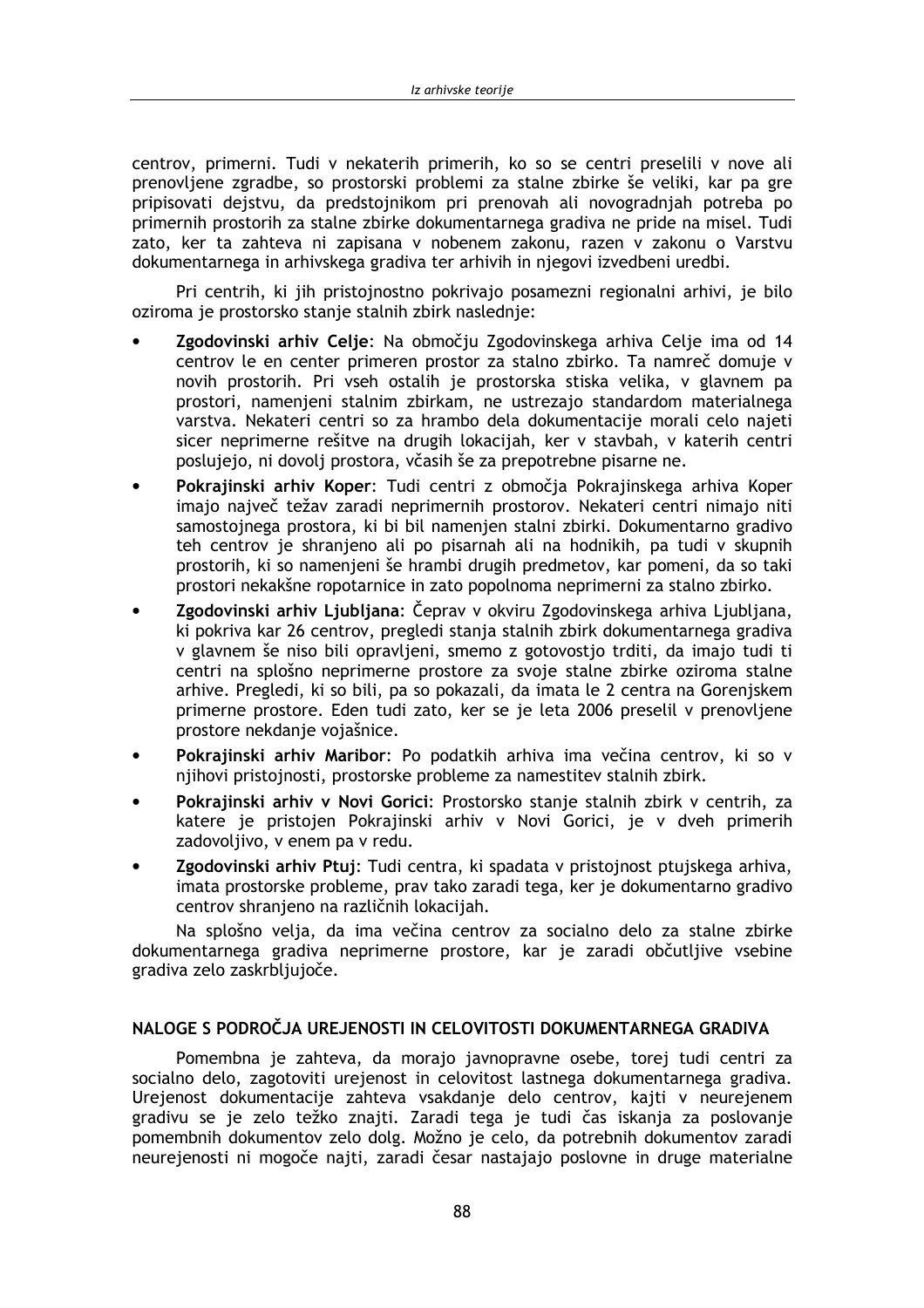škode. Zahteva po urejenosti izhaja tudi iz dejstva, da čez čas zgodovinsko pomembno, to je arhivsko gradivo, preide v pristojni arhiv, kier je, če je neurejeno, tudi neuporabno.

Zlasti je potrebno poudariti, da mora biti dokumentarno gradivo primerno urejeno vse od njegovega nastanka, ko ga v tajništvih oziroma sprejemnih pisarnah vsebinsko uvrstijo, to je šifrirajo in s signiranjem razporedijo v reševanje. Skratka, dokumentarno gradivo mora biti v urejenem stanju že v zbirkah nerešenih zadev, to je v pisarnah, ko je še v fazi reševanja, pa preko t. i. tekočih zbirk (imenovanih tudi tekoči arhivi), kjer se hrani še 2 leti po rešitvi zadev, pa tudi v stalnih zbirkah (stalnih arhivih), v katerih se gradivo hrani, dokler mu ne potečejo minimalni roki hranjenja, oziroma dokler se odbrano arhivsko gradivo ne izroči v pristojne arhive.

Urejenost dokumentarnega gradiva zagotavljajo klasifikacijski načrti za razvrščanje dokumentacije. Glede na dejstvo, da je za centre za socialno delo klasifikacijski načrt stopil v veljavo šele s 1. januarjem 2008, je bilo stanje urejenosti ob koncu leta 2007 po posameznih centrih zelo različno. V glavnem je to pogojeno s primernostio prostorov za stalne zbirke oziroma stalne arhive centrov in z odnosom uslužbencev centrov do lastnega dokumentarnega gradiva. Na neurejenost dokumentarnega gradiva centrov bi objektivno lahko vplivalo tudi dejstvo, da vse od začetka leta 1995 pa do začetka leta 2008 centri niso imeli klasifikacijskega načrta. Pristojne službe v teh letih namreč niso izpolnile določil Uredbe o pisarniškem poslovanju in o dolžnostih upravnih organov do dokumentarnega gradiva iz konca leta 1994, ki je odpravila klasifikacijski načrt za razvrščane dokumentarnega gradiva upravnih organov, ki so ga do tedaj uporabljali tudi centri za socialno delo. Novega, v uredbi zahtevanega klasifikacijskega načrta za centre, ustrezne službe niso izdelale vse do januaria leta 2007. Ministrica za delo, družino in socialne zadeve ga je s sklepom 15. januarja tega leta določila in potrdila, a Ministrstvo za javno upravo k načrtu ni izdalo soglasja, ki je zahtevano v določilih 120. člena Uredbe o upravnem poslovanju. Zato ta načrt ni stopil v veljavo. Postopek sprememb in dopolnitev zavrnjenega klasifikacijskega načrta se je zavlekel še za eno leto, kajti spremenjen in dopolnjen t. i. Enotni načrt klasifikacijskih znakov za centre za socialno delo ie s soglasiem Ministrstva za javno upravo stopil v veljavo šele 1. januarja 2008. Na srečo velja splošna ugotovitev, da več kot desetletno obdobje, ko so centri bili brez klasifikacijskega načrta, ni povzročilo hujše zmede. Centri so se namreč še naprej držali klasifikacijskih oznak, ki so bile v veljavi do konca decembra 1994.

Vsekakor pa je upravičeno pričakovati, da se bo stanje urejenosti dokumentarnega gradiva centrov bistveno izboljšalo po 1. januarju 2008, ko je stopil v veljavo nov Enotni načrt klasifikacijskih znakov. S tem v zvezi pa se bo zelo verjetno pri vseh centrih pojavilo vprašanje, ali naj dokumentacijo za obdobje do 1. januarja 2008 preuredijo po zahtevah novega Enotnega načrta klasifikacijskih znakov. Če je bilo gradivo urejeno po kakršnemkoli sistemu, ga nima smisla preurejati, če pa je v razsutem stanju, potem pa je enotni načrt odličen pripomoček za ureditev neurejenega gradiva za nazaj.

Morebitno preurejanje dokumentarnega gradiva centrov po sistemu novega enotnega načrta klasifikacijskih znakov za nazaj bi gotovo privedlo do hude zmešnjave. Primerjava klasifikacijskega načrta, ki je prenehal veljati 1. januarja 1995, in novega enotnega načrta klasifikacijskih znakov, ki za centre velja od 1. januarja 2008, pokaže, da so zadeve drugače vsebinsko razvrščene, to je šifrirane, pa tudi drugače poimenovane. Pri konec leta 1994 odpravljenem klasifikacijskem načrtu so bile zadeve centrov razvrščene v šifrah od 55 do 58, v enotnem načrtu iz začetka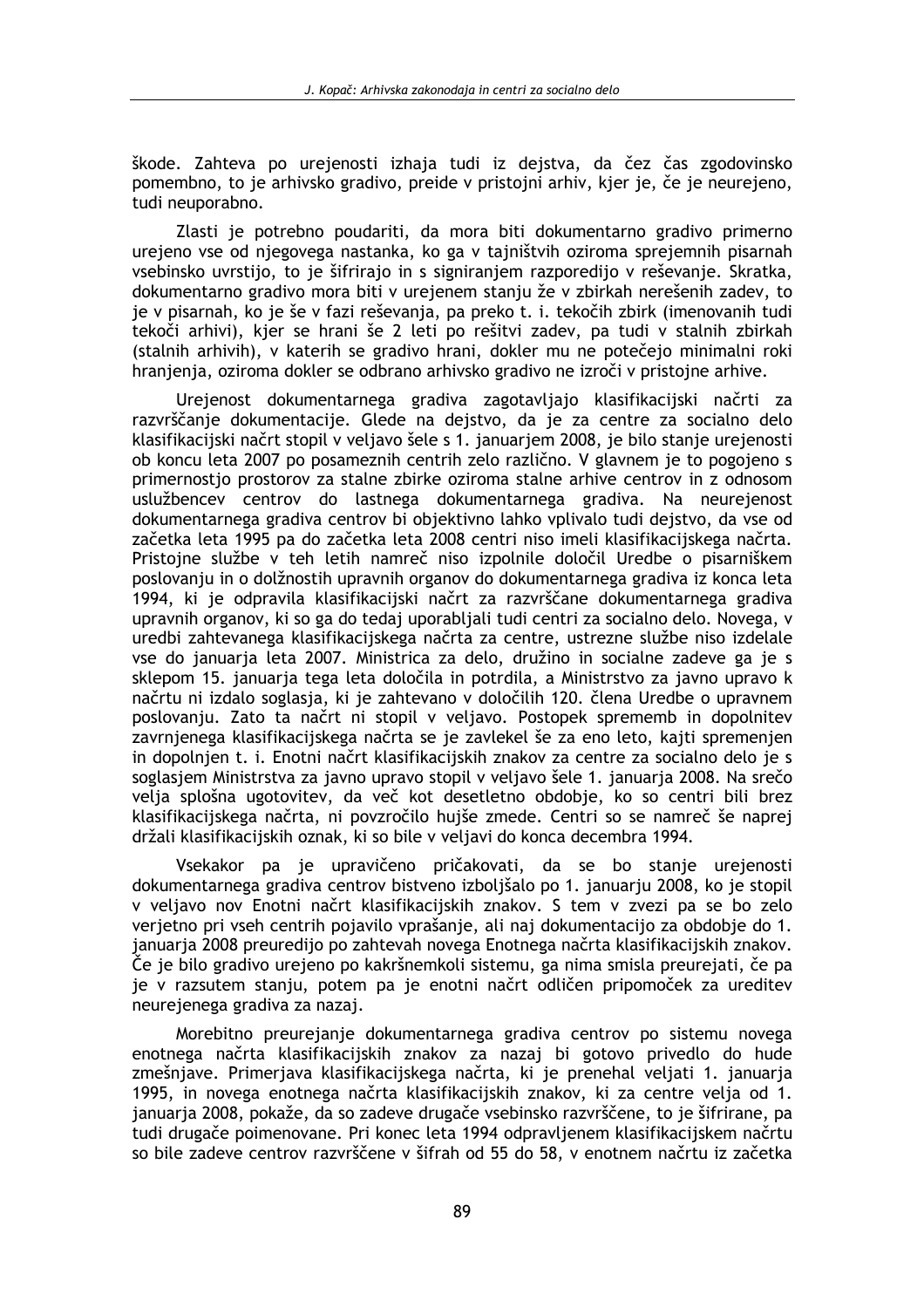leta 2008 pa so opredeljene v šifrah 12 ter delno 13 in 14. Do tega je prišlo kljub upravičeni zahtevi, naj se klasifikacijski znaki in nijhova vsebina ne spreminiajo.

# OBVEZNOST IZROČANJA ARHIVSKEGA GRADIVA PRISTOJNIM ARHIVOM

Prostorska stiska centrov, obiski pristojnih arhivov ter izobraževalni seminarji s preizkusi strokovne usposobljenosti uslužbencev, ki delajo z dokumentarnim gradivom, počasi pospešujejo tudi procese izročanja arhivskega gradiva centrov njihovim pristojnim arhivom. Zakon namreč zahteva, da morajo javnopravne osebe arhivsko gradivo izročiti najkasneje v 30 letih po nastanku gradiva oziroma po rešitvi zadev, lahko pa tudi prej. Do določitve oziroma opredelitve arhivskega gradiva pridemo po posebnem postopku, ki ga nakazuje zakon, v podrobnosti pa obravnava Uredba o varstvu dokumentarnega in arhivskega gradiva v poglavju z naslovom Odbiranje in izročanje arhivskega gradiva.

Na splošno lahko rečemo, da je do konca leta 2007 relativno malo število centrov arhivsko gradivo izročilo pristojnim arhivom. S pripravo arhivskega gradiva za izročitev sta začela dva centra z območja Zgodovinskega arhiva Celje, z ostalimi 12 centri se bodo na izročitve in prevzeme začeli sistematično pripravljati v letu 2008. Na koprskem območju so izročitveno-prevzemne aktivnosti potekale oziroma potekajo pri dveh centrih, pri ostalih štirih bodo intenzivneiše priprave stekle naslednja leta. Od 26 centrov, ki so v pristojnosti Zgodovinskega arhiva Ljubljana, je bilo v arhiv že izročeno gradivo treh centrov, sicer pa je intenzivnejše sodelovanje s centri načrtovano za leto 2008. Tudi trije od 13 centrov z območja Pokrajinskega arhiva Maribor so arhivsko gradivo že izročili svojemu pristojnemu arhivu. Na območju Pokrajinskega arhiva Nova Gorica je en center že izročil svoje arhivsko gradivo, pri enem pa bo izročitev predvidoma izvršena v letu 2008. Z območia Zgodovinskega arhiva Ptuj pa nobeden od obeh centrov svojega arhivskega gradiva še ni izročil arhivu.

Centri, ki so svoje arhivsko gradivo že izročali pristojnim arhivom, so skupno izročili 1.264 arhivskih škatel arhivskega gradiva, kar je dobrih 126 tm. V povprečju so centri izročili po 187 arhivskih škatel, kar je okoli 19 tm, od tega največ Center za socialno delo Maribor, kar 1002 arhivski škatli, kar je dobrih 100 tm, najmanj pa Center za socialno delo Novo mesto, le 5 arhivskih škatel ali 0.5 tm. Časovni obseg izročenega in sprejetega gradiva pa zajema obdobie med leti 1945 in 1997.

## **OBVEZNOSTI PRISTOJNIH ARHIVOV DO CENTROV ZA SOCIALNO DELO**

Najpomembnejša naloga, ki jo imajo arhivi do vseh javnopravnih oseb, torej tudi do centrov za socialno delo, je prevzemanje njihovega arhivskega gradiva v hrambo. Po tem dejanju nimajo izročitelji do izročenega arhivskega gradiva več nikakršnih obveznosti. Da pa izročitev lahko poteka optimalno, so pristojni arhivi po zakonu dolžni z obveznimi pisnimi strokovnimi navodili, ki jih po sedanji zakonodaji izdela komisija, v kateri so tudi predstavniki izročitelja, določiti arhivsko gradivo za vsako javnopravno osebo, torej tudi za vsak center za socialno delo posebej. Racionalnost imenovanja komisije za odbiranje arhivskega gradiva za vsak center posebej je zelo vprašljiva. Za vse dosedanje prevzeme arhivskega gradiva centrov za socialno delo so pristojni arhivi izdali konkretna pisna navodila, ki so bila podlaga za pravilno odbiranje arhivskega gradiva iz dokumentarnega. Postopek odbiranja morajo opraviti centri sami in na svoje stroške, med katere spadajo tudi stroški za primerno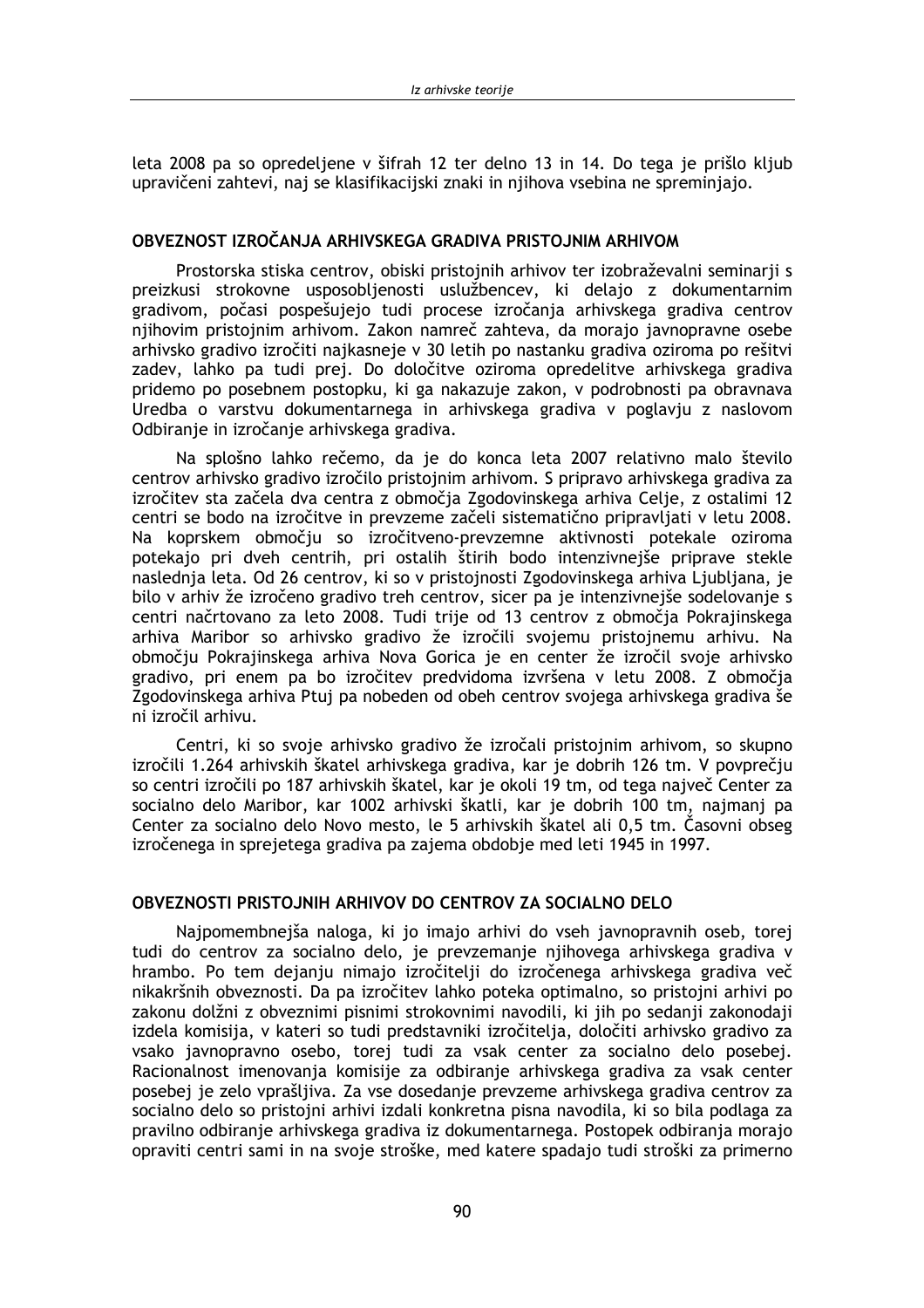tehnično opremo, ki jo predstavljajo arhivske škatle, in stroški transporta do arhivskega skladišča pristojnega arhiva. Pri morebitnih zapletih med procesom odbirania se morajo centri povezati s pristojnimi arhivi.

Po 1. januarju 2008 bo priprava navodil za odbiranje arhivskega iz dokumentarnega gradiva centrov za socialno delo bistveno lažia, saj so v Enotnem načrtu klasifikacijskih znakov že določene vrste dokumentarnega gradiva, ki imajo lastnosti arhivskega gradiva in so zato po zakonu opredeljene kot kulturni spomenik, ki sodi v pristojne arhive (v enotnem načrtu so označeno z veliko črko A). Dopuščena pa je možnost, da pristojni arhivi poleg že opredeljenih vrst arhivskega gradiva v Enotnem načrtu klasifikacijskih znakov pri navodilih za konkretne centre kot arhivsko gradivo določijo še druge vrste gradiva iz enotnega načrta, zlasti tiste, ki imajo oznako hranjenja trajno, pa tudi kakšne z določenimi krajšimi roki hranjenja.

Uredba o upravnem poslovanju je Arhivu Republike Slovenije, ki je sicer pristojen za Skupnost centrov za socialno delo Slovenije, naložila še dolžnost, da v vseh klasifikacijskih načrtih, torej tudi v Enotnem načrtu klasifikacijskih znakov za centre za socialno delo, predpiše minimalne roke hranjenja. Roki hranjenja se ne smejo skrajševati, lahko pa jih vsak centre zase podaljša, če smatra, da je potrebno.

### UNIČENJE NEPOMEMBNEGA DOKUMENTARNEGA GRADIVA

Potem ko so minimalni roki vrstam dokumentarnega gradiva, ki so predpisani z Enotnim načrtom klasifikacijskih znakov, potekli in te vrste gradiva niso določene kot arhivsko gradivo (oznaka A), se morajo po predpisanem načinu uničiti. Postopek uničenja, ki mora zlasti onemogočiti kakršnokoli zlorabo vsebin podatkov v gradivu, ki je namenjeno za uničenje, je predpisan v Uredbi o upravnem poslovanju (poglavje Izločanje in odbiranje dokumentarnega gradiva). Primerno bi bilo, da bi bilo poglavje o uničenju dokumentarnega gradiva, ki so mu potekli roki hranjenja in nima lastnosti arhivskega gradiva, obdelano tudi v Uredbi o varstvu dokumentarnega in arhivskega gradiva. Kdor bo iskal postopek uničenia v arhivski uredbi, bo ugotovil, da je tako gradivo mogoče uničiti brez pristanka arhiva, kar je dobro, ne bo pa našel zahteve, da mora za uničenie namenieno gradivo potrditi interna komisija javnopravne osebe. To je namreč določeno le v Uredbi o upravnem poslovanju, na katero pa arhivska uredba na žalost ne usmeria. Sicer pa arhivska uredba v poglaviu Uničenie dokumentarnega gradiva zahteva komisijo za pripravo gradiva za uničenie, a le za izjemno redke primere, če bi se pokazala nujna potreba po uničenju arhivskega gradiva v fizični (papirni) obliki, potem ko bi bilo mikrofilmano ali digitalizirano. V tako komisijo pa mora predstojnik konkretne javnopravne osebe imenovati vsaj enega predstavnika pristojnega arhiva. Zaradi pomembnosti arhivskega gradiva bi bilo bolj smotrno, da tako komisijo imenuje predstojnik arhiva, saj mora on imenovati tudi komisijo, ki mora pripraviti pisna navodila za odbiranje arhivskega gradiva iz dokumentarnega.

# **ZAKLJUČEK**

Podatki, ki jih imajo slovenski arhivi o stanju izvajanja z arhivskimi predpisi določenih obveznosti do dokumentarnega in arhivskega gradiva pri centrih za socialno delo, nakazujejo, da situacija ni najboljša. Zaradi vestnosti in natančnosti uslužbenk in uslužbencev, ki poleg ostalega pri centrih skrbijo tudi za dokumentacijo, pa se bo stanje s pridobitvijo, ki se imenuje Enotni načrt klasifikacijskih znakov, zagotovo